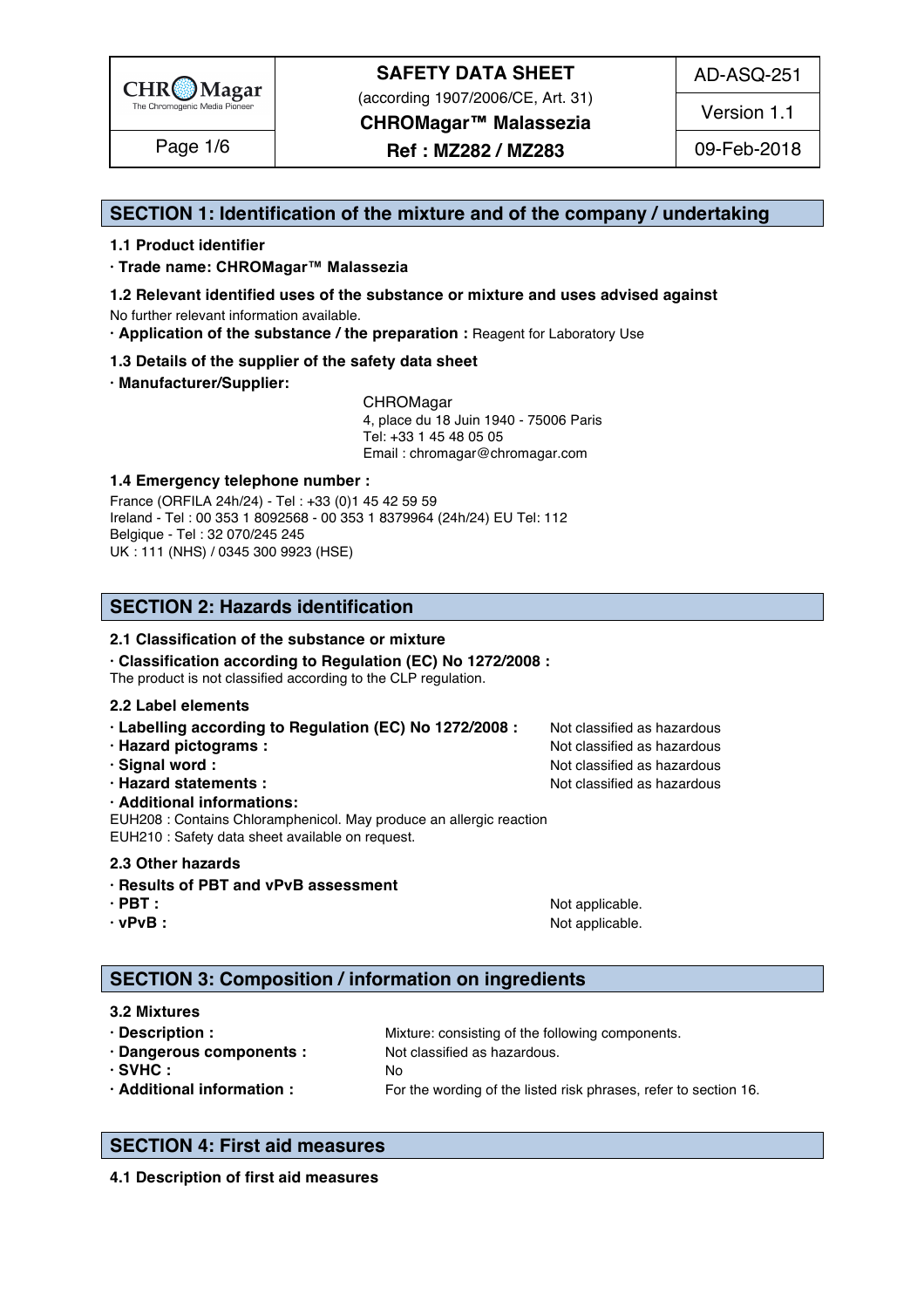| $CHR\underset{\text{The Chromogenic Media Pioneer}}{\bigcirc}$ | <b>SAFETY DATA SHEET</b><br>(according 1907/2006/CE, Art. 31)<br>CHROMagar™ Malassezia                                                                                                                                                                                                                           | AD-ASQ-251<br>Version 1.1 |
|----------------------------------------------------------------|------------------------------------------------------------------------------------------------------------------------------------------------------------------------------------------------------------------------------------------------------------------------------------------------------------------|---------------------------|
| Page 2/6                                                       | Ref : MZ282 / MZ283                                                                                                                                                                                                                                                                                              | 09-Feb-2018               |
| · General information :                                        | Position and transport stably in side position.<br>In case of irregular breathing or respiratory arrest provide artificial<br>respiration.                                                                                                                                                                       |                           |
| · After excessive inhalation :<br>· After skin contact:        | Provide fresh air; consult a doctor in case of medical complaints.<br>Generally the product does not irritate the skin.<br>In the event of irritation, to withdraw soiled clothing, to wash the parts<br>reached with soapy water, to rinse with large water.<br>If skin irritation continues, consult a doctor. |                           |

**Do not induce vomiting; call for medical help immediately.** 

- **· After eye contact : Rinse opened eye for several minutes under running water.** 56 **After swallowing :** 56 **C** and induce vomiting: call for medical help immediately.
- 

### **4.2 Most important symptoms and effects, both acute and delayed :** 58

No further relevant information available. 59

### **4.3 Indication of any immediate medical attention and special treatment needed :** 60

No further relevant information available. 61

## **SECTION 5: Firefighting measures**

### **5.1 Suitable extinguishing agents :** 65

CO2, powder or water spray. Fight larger fires with water spray or alcohol resistant foam.

**5.2 Special hazards arising from the substance or mixture :** No further relevant information available. 67

### **5.3 Advice for firefighters** 68

**· Protective equipment :** No special measures required. 69

## **SECTION 6: Accidental release measures**

### **6.1 Personal precautions, protective equipment and emergency procedures :** 73

No special measures required. Avoid formation of dust.

### **6.2 Environmental precautions :** 75

Do not allow product to reach sewage system or any water course. Dilute with plenty of water.

### **6.3 Methods and material for containment and cleaning up :** 77

Pick up mechanically. The contract of the contract of the contract of the contract of the contract of the contract of the contract of the contract of the contract of the contract of the contract of the contract of the cont

### **6.4 Reference to other sections :** 79

See Section 7 for information on safe handling. See Section 2008 and the section of the section 7 for information on safe handling. See Section 8 for information on personal protective equipment. See Section 13 for disposal information. 822 and 2022 and 2022 and 2022 and 2022 and 2022 and 2022 and 2022 and 2022

## **SECTION 7: Handling and storage**

**7.1 Precautions for safe handling : Keep away from heat and direct sunlight.** 87.1 **Precautions for safe handling :** 

Thorough dedusting. Thorough dedusting and the state of the state of the state of the state of the state of the

**· Information about fire - and explosion protection :** No special measures required. 88

**7.2 Conditions for safe storage, including any incompatibilities :** 89

**· Storage :** 90

**· Requirements to be met by storerooms and receptacles :** Store away from light and moisture. 91

No special requirements.

**· Information about storage in one common storage facility :** Not required. 93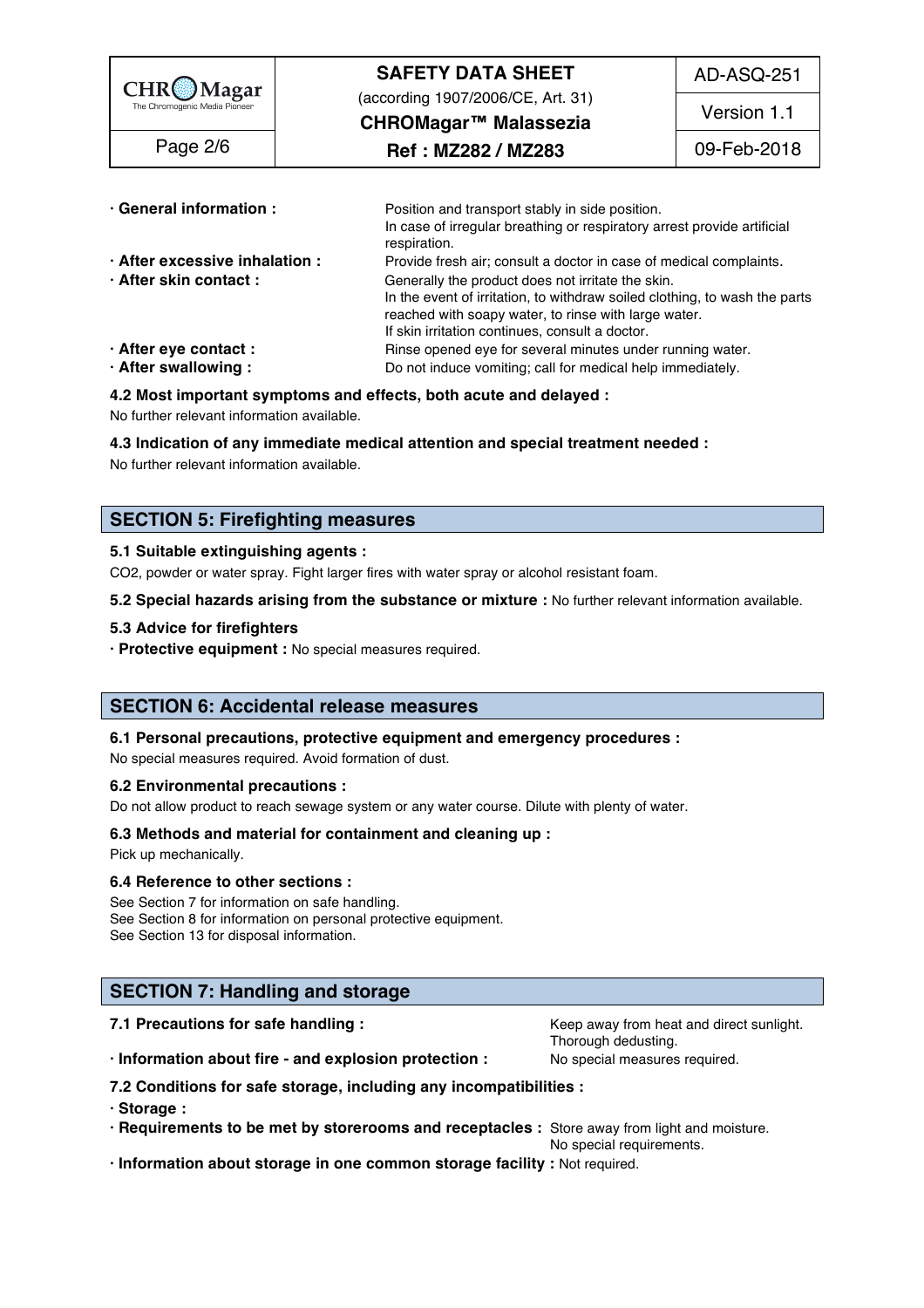

AD-ASQ-251

(according 1907/2006/CE, Art. 31)

**CHROMagar™ Malassezia** Page 3/6  $\qquad$  **Ref : MZ282 / MZ283** 09-Feb-2018

Version 1.1

- **· Further information about storage conditions : Store in cool, dry conditions in well sealed**
- **· Recommended storage temperature :** 15-30°C 96
- 

receptacles. **Example 2016** 

**7.3 Specific end use(s) : No further relevant information available.** 97.3 Specific end use(s) :

## **SECTION 8: Exposure controls / personal protection**

**· Additional information about design of technical facilities :** No further data; see section 7. 101

### **8.1 Control parameters** 102

### **· Ingredients with limit values that require monitoring at the workplace :** 103

The product does not contain any signifiant quantities of materials with critical values that have to be monitored at the workplace. The contract of the contract of the contract of the contract of the contract of the contract of the contract of the contract of the contract of the contract of the contract of the contract of the contract of

### **· Additional information :** 106

The most current valid lists have been used as a basis for the production of this document.

### **8.2 Exposure controls** 108

**· Personal protective equipment :** 109

#### **· General protective and hygienic measures :** 110

|                                | The usual precautionary measures are to be adhered to when handling chemicals.       |  |  |
|--------------------------------|--------------------------------------------------------------------------------------|--|--|
| <b>Respiratory protection:</b> | In case of brief exposure or low pollution use respiratory filter device. In case of |  |  |
| $\odot$                        | intensive or longer exposure use self-contained respiratory protective device.       |  |  |
| <b>Protection of hands:</b>    | Protective gloves.                                                                   |  |  |
| MAZ                            | EN374 gloves for chemicals.                                                          |  |  |

**Gloves material :** The selection of suitable gloves does not depend only on the material, but also on further marks of quality which may vary from manufacturer to manufacturer. As the product is a preparation of several substances, the resistance of the glove material can not be calculated in advance and has therefore to be checked before use.

**Eye protection :** Safety glasses.



**Body protection :** Protective work clothing.



**SECTION 9: Physical and chemical properties** 

**9.1 Information on basic physical and chemical properties** 

**· General Information** 117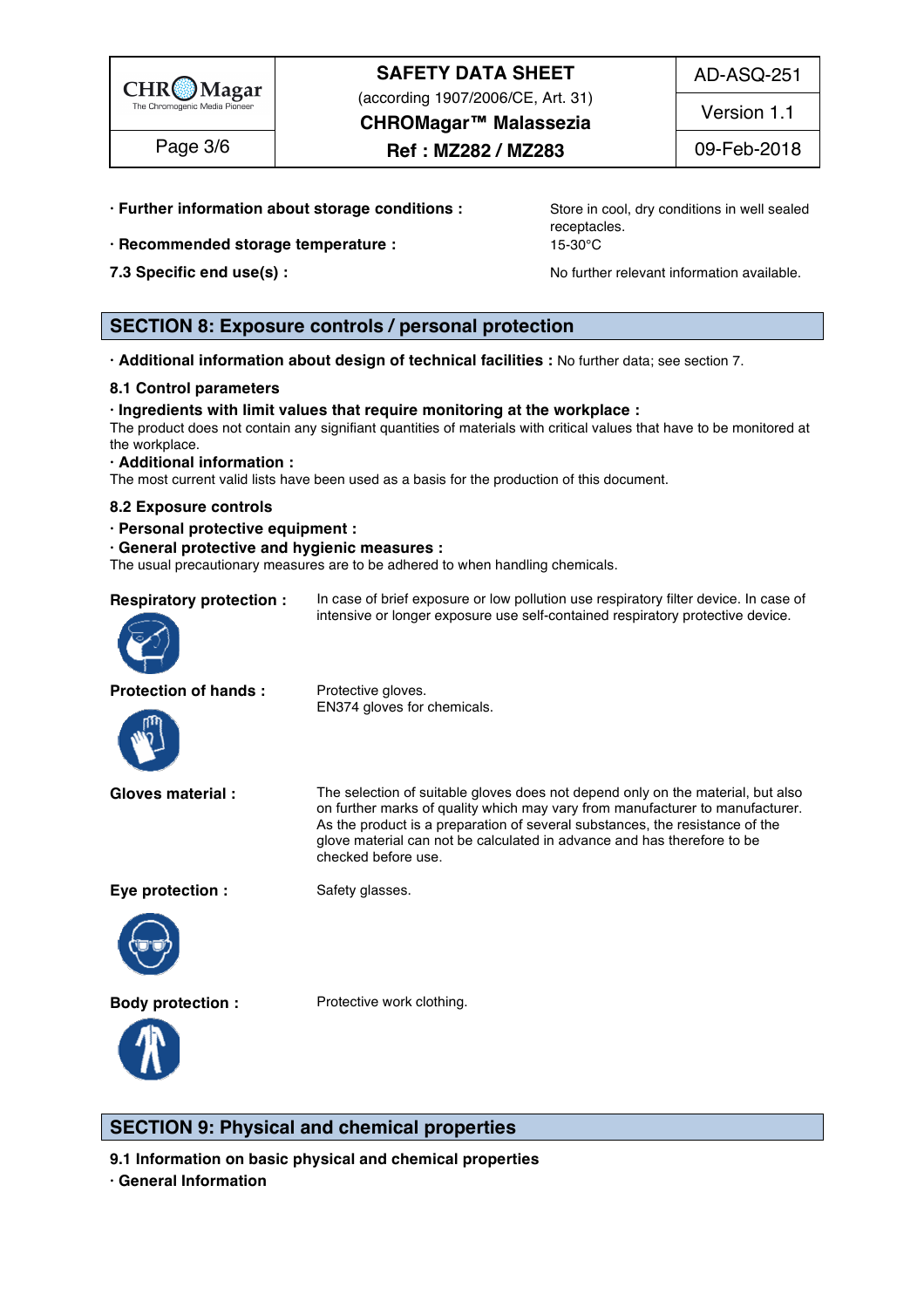

(according 1907/2006/CE, Art. 31)

AD-ASQ-251

Version 1.1

| Page 4/6 |
|----------|
|----------|

## **CHROMagar™ Malassezia** Page 4/6  $\qquad$  **Ref : MZ282 / MZ283** 09-Feb-2018

| · Appearance :                                                |                                               |  |  |
|---------------------------------------------------------------|-----------------------------------------------|--|--|
| Form:                                                         | Powder                                        |  |  |
| <b>Colour</b>                                                 | Beige                                         |  |  |
| $\cdot$ Odour :                                               | Characteristic                                |  |  |
| · Odour threshold:                                            | Not determined.                               |  |  |
| $\cdot$ pH-value :                                            | Not applicable.                               |  |  |
| Change in condition                                           |                                               |  |  |
| <b>Melting point/Melting range:</b>                           | Undetermined.                                 |  |  |
| <b>Boiling point/Boiling range:</b>                           | Undetermined.                                 |  |  |
| · Flash point :                                               | Not applicable.                               |  |  |
| · Flammability (solid, gaseous) :                             | Not determined.                               |  |  |
| · Ignition temperature :                                      | Not applicable.                               |  |  |
| · Decomposition temperature :                                 | Not determined.                               |  |  |
| · Self-igniting:                                              | Product is not self igniting.                 |  |  |
| · Danger of explosion :                                       | Product does not present an explosion hazard. |  |  |
| · Explosion limits :                                          |                                               |  |  |
| Lower                                                         | Not determined.                               |  |  |
| Upper:                                                        | Not determined.                               |  |  |
| · Vapour pressure :                                           | Not applicable.                               |  |  |
| · Density at 20°C:                                            | $0.5 +/- 0.1$ g/cm <sup>3</sup>               |  |  |
| · Relative density:                                           | Not determined.                               |  |  |
| · Vapour density:                                             | Not applicable.                               |  |  |
| · Evaporation rate :                                          | Not applicable.                               |  |  |
| · Solubility in / Miscibility with water :                    | Partly soluble.                               |  |  |
| · Segregation coefficient (n-octanol/water) : Not determined. |                                               |  |  |
| · Viscosity:                                                  |                                               |  |  |
| Dynamic:                                                      | Not applicable.                               |  |  |
| Kinematic:                                                    | Not applicable.                               |  |  |
| 9.2 Other information :                                       | No further relevant information available.    |  |  |

## **SECTION 10: Stability and reactivity**

| No further relevant information available.                                                                    |
|---------------------------------------------------------------------------------------------------------------|
|                                                                                                               |
| · Thermal decomposition / conditions to be avoided :<br>No decomposition if used according to specifications. |
| No dangerous reactions known.                                                                                 |
| No further relevant information available.                                                                    |
| No further relevant information available.                                                                    |
| 10.6 Hazardous decomposition products :<br>No dangerous decomposition products known.                         |
|                                                                                                               |

## **SECTION 11: Toxicological information**

| 11.1 Information on toxicological effects |                                                                                                         |
|-------------------------------------------|---------------------------------------------------------------------------------------------------------|
| $\cdot$ Acute toxicity :                  | Based on available data, the classification criteria are not met.                                       |
| · Primary irritant effect :               |                                                                                                         |
| $\cdot$ On the skin :                     | Based on available data, the classification criteria are not met.                                       |
| $\cdot$ On the eyes :                     | Based on available data, the classification criteria are not met.                                       |
|                                           | · Respiratory or skin sensitisation : Based on available data, the classification criteria are not met. |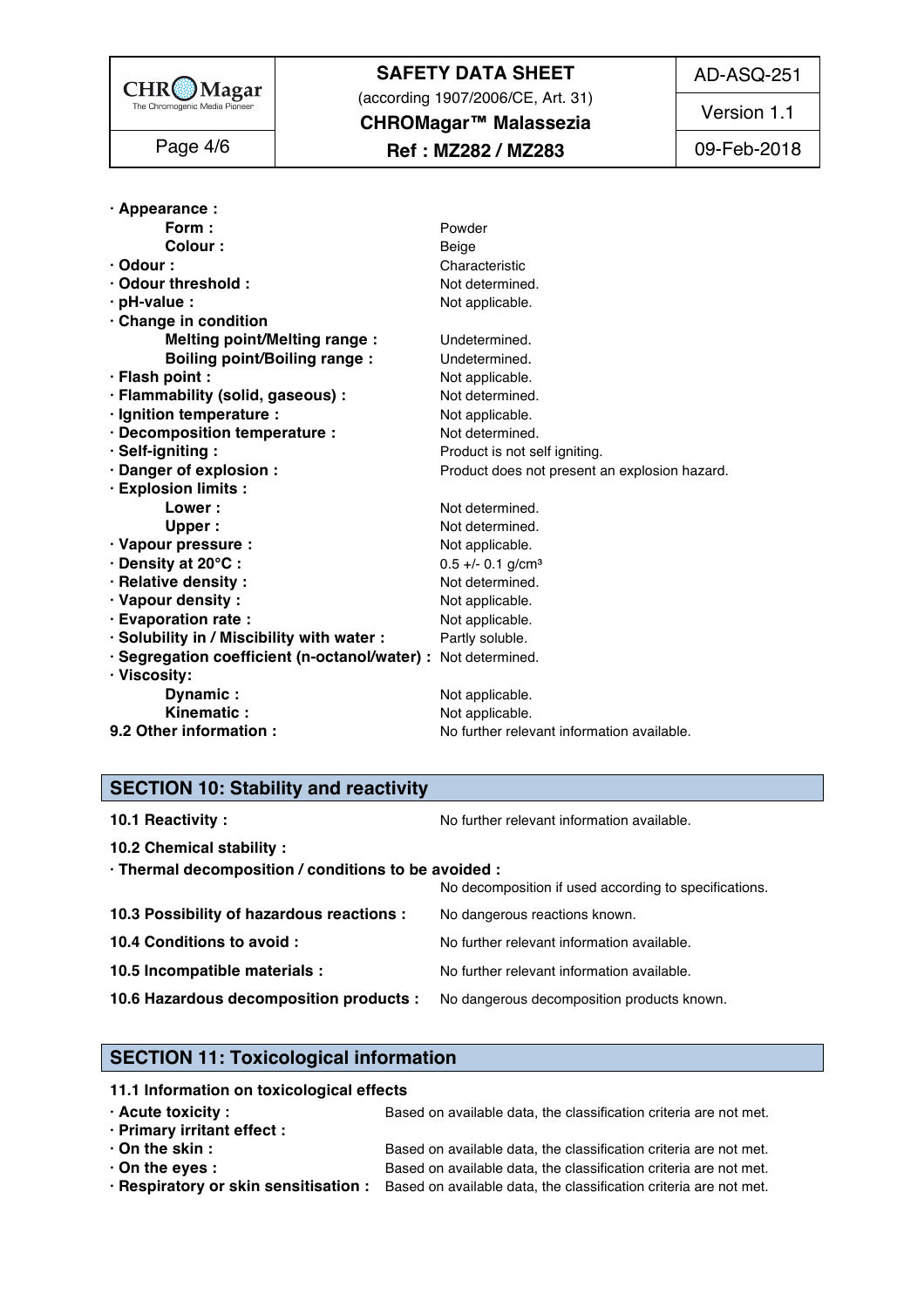

(according 1907/2006/CE, Art. 31)

AD-ASQ-251

**CHROMagar™ Malassezia**

Version 1.1

Page 5/6 | **Ref : MZ282 / MZ283** | 09-Feb-2018

## **· CMR effects (carcinogenity, mutagenicity and toxicity for reproduction) :** 167

- 
- 
- 
- 
- 

**· Germ cell mutagenicity :** Based on available data, the classification criteria are not met.<br>**· Reproductive toxicity :** Based on available data, the classification criteria are not met. Based on available data, the classification criteria are not met. **· STOT-single exposure :** Based on available data, the classification criteria are not met. **· STOT-repeated exposure :** Based on available data, the classification criteria are not met. **· Aspiration hazard :** Based on available data, the classification criteria are not met.

## **SECTION 12: Ecological information**

| 12.1 Toxicity |  |  |
|---------------|--|--|
|---------------|--|--|

| · Aquatic toxicity:                                                                   | No further relevant information available.                                       |
|---------------------------------------------------------------------------------------|----------------------------------------------------------------------------------|
| 12.2 Persistence and degradability :                                                  | No further relevant information available.                                       |
| 12.3 Bioaccumulative potential :                                                      | No further relevant information available.                                       |
| 12.4 Mobility in soil :<br>· Additional ecological information :<br>· General notes : | No further relevant information available.<br>Generally not hazardous for water. |
| 12.5 Results of PBT and vPvB assessment<br>$\cdot$ PBT :<br>$\cdot$ vPvB :            | Not applicable.<br>Not applicable.                                               |
| 12.6 Other adverse effects :                                                          | No further relevant information available.                                       |

## **SECTION 13: Disposal considerations**

## **13.1 Waste treatment methods in the set of the set of the set of the set of the set of the set of the set of th**

**· Recommendation : Must be specially treated according to official regulations.** 

- **· Uncleaned packaging :** 192
- 

**· Recommendation : Disposal must be made according to official regulations.** 

**· Recommended cleansing agents :** 194

## **SECTION 14: Transport information**

| 14.1 UN-Number                                                               |                 |  |  |
|------------------------------------------------------------------------------|-----------------|--|--|
| · ADR, ADN, IMDG, IATA :                                                     | Void            |  |  |
| 14.2 UN proper shipping name<br>$\cdot$ ADR, ADN, IMDG, IATA :               | Void            |  |  |
| 14.3 Transport hazard class(es)<br>· ADR, ADN, IMDG, IATA<br>$\cdot$ Class : | Void            |  |  |
| 14.4 Packing group<br>$\cdot$ ADR, IMDG, IATA :                              | Void            |  |  |
| 14.5 Environmental hazards :                                                 | Not applicable. |  |  |
| 14.6 Special precautions for user :                                          | Not applicable. |  |  |

**14.7 Transport in bulk according to Annex II of Marpol and the IBC Code :** 209